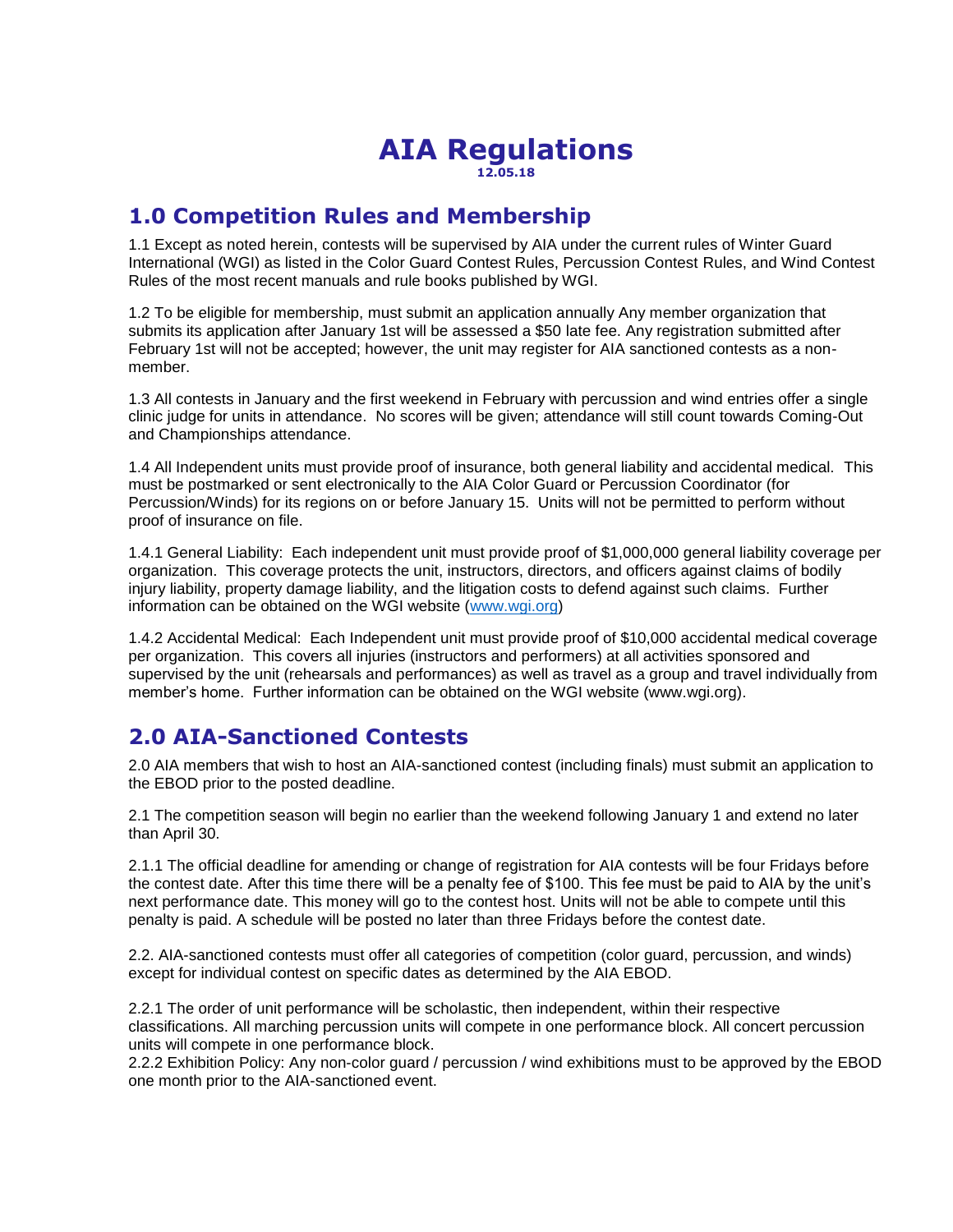2.2.3 Hosting units who wish to perform in exhibition will not be provided scores, commentary, or critique. This performance will not count toward requirements to attend championships.

2.2.4 Judges Coordinators will have judging panels posted to the AIA website at least 5 days before the cut off to withdrawal from a competition without financial penalties being assessed. This excludes assignments at championships.

2.3 The contest entry fee for member unit(s) and non-member units to AIA sanctioned contests will be determined annually by the Governance Board and post on the website prior to contest registration

2.4 AIA will review the contest-host fee annually as part of the budget process.

2.5 Contest hosts must follow the current guidelines as outlined in the contest host manual.

2.6 Non-member units will be scheduled to perform first in their class will be "wait-listed" pending registration of AIA member units.

2.7 Member units can sell souvenir merchandise at AIA sanctioned contests. Food items may not be sold. Arrangements must be made in advance with the contest host. Non-AIA members may be charged a vendor fee at the contest host's discretion.

2.8 AIA shall limit the total number of units in a regular season contest to 60.

2.9 AIA will adopt the WGI spiel sheet concept. Only AIA sanctioned announcers and EBOD members will be permitted to make announcements during competitions.

2.9.1 Full penalties for Color Guards will be assessed at all AIA Contests. Full penalties for Percussion and Wind units will be assessed at all AIA Contests including interval timing. Performance Timing penalties will begin for percussion and winds on the percussion coming out date.

2.10 All performing unit members must wear protective footwear at a show site except when entering on and exiting off the performance area and warm up areas. Any unit not doing so will be subject to a verbal warning. Upon repeated or egregious violations, an organization may no longer be considered in good standing subject to the enforcement of its region's EBOD.

2.11 Performance order at all contest will be randomized utilizing the randomization tool in Competition Suite.

2.11.1 Registered units will be automatically entered in to their event by the Competition Suite program. Contest Coordinators will select the "randomize" button one time to create the order of performance for each contest.

2.11.2 If a unit is reclassified at a previous contest and the schedule has already been posted, that unit will perform first in the upcoming contest, but will be randomized with the remaining units in their class at the following contest.

### **3.0 Unit Classification**

3.0.1 Independent color guard

Independent color guard classes will be in alignment with the WGI Independent color guard classes as defined in the current WGI handbook. All AIA units competing in WGI must compete on the same sheet in AIA as in WGI.

AIA will also offer the following additional Independent color guard class.

**Senior class** - one or more members over 22 years of age and judged on WGI open class sheets but permitted to use World Class Regulations.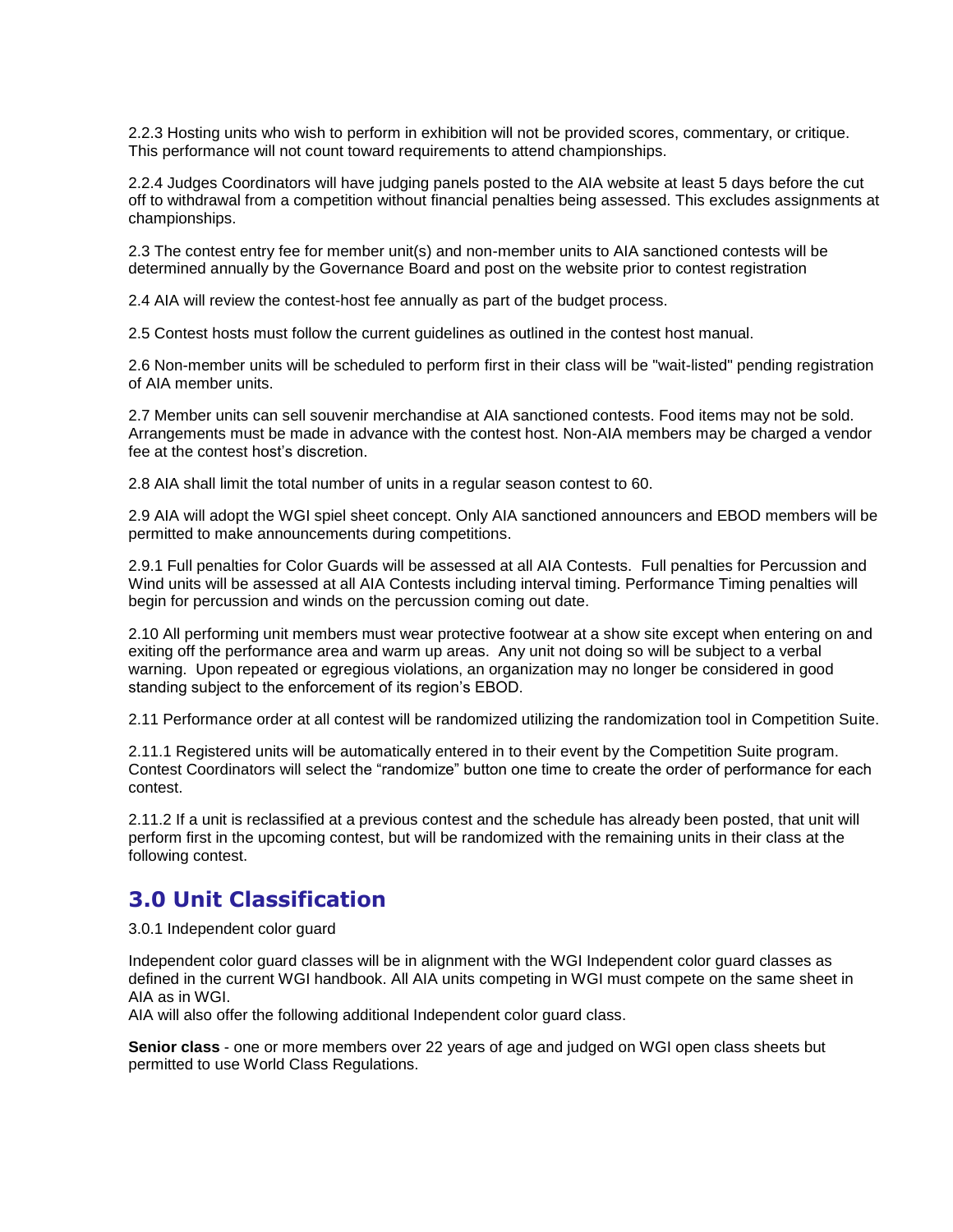#### 3.0.2 Scholastic color guard

**World Class** - highest possible caliber nationally. Units with programs that include a highly advanced level of equipment and body handling. This class is for units who compete at the WGI World Class level nationally.

**Open Class** - units whose program includes an intermediate level of equipment and body handling. This class is for units who compete at the WGI Open Class level nationally.

**A1 Class (National A)** - adjudicated on WGI Scholastic A Sheets. Advanced caliber locally. Units whose program includes a high level of basic equipment and body handling and demonstrate some open class skills, particularly in equipment. These units are the National teams and are generally the only AIA Scholastic A class that attend WGI World Championships where they are intending to be competitive. They are likely to have larger, more experienced staff. These programs may exhibit sophisticated production value.

**A2 Class** - adjudicated on WGI Scholastic A Sheets. Units with programs that include an intermediate through high level of basic equipment and body handling. These units may attend WGI Regionals, but do not attend WGI World Championships with a competitive intention. These groups are teaching beginning and some intermediate skills. Exploration of more sophisticated soundtracks is appropriate in this class (3/4, 6/8, moderate to faster tempos, etc) and will likely show more production value (floors, props, etc) than the lower classes.

**A3 Class** - adjudicated on WGI Scholastic A Sheets ("national" level). Units whose program includes a low to intermediate level of basic equipment and body handling. These groups exhibit achievement of basic skills and are exploring intermediate skills and longer phrases. Soundtracks are still straightforward but begin to show more variety. These units are the newest to the A Class and would typically be competitive at local AIA events, and do not attend or are not generally competitive at WGI events. These groups may be transitioning from Regional A programming to A programming. Programs in this classification may also be restricted by resources but find creative ways to achieve general effect and program success.

**Scholastic Regional A1** - adjudicated on the WGI Scholastic Regional A Sheets. This class is for the more experienced performer, designer and instructors of the two regional A classes in AIA. Units in this class are composed of beginning level performers and content is developed to allow the performer to MASTER BASIC SKILLS. The goal of this class is uniform ACHIEVEMENT from all performers, designers and instructors. Groups in this class are (re)building. Equipment releases should max out at triples; attempting higher releases is not appropriate for this class.

**Scholastic Regional A2** - adjudicated on the WGI Scholastic Regional A Sheets. This is the most beginning level of competition in the AIA circuit. Winter Guards entering this class of competition are the "youngest" or least experienced guards both in terms of individual training, design and instruction. These programs are in their first few years of winter guard participation in terms of both instructor and performer. Programs should focus on ACHIEVEMENT of INTRODUCTORY skills in movement and equipment. We do not anticipate groups should stay in this class for more than a few years as groups and instructors mature. Groups with the ability for high production value (digital floors, large props, etc) are not appropriate for this class. Soundtracks allow for performers to easily understand and follow a music structure. Equipment releases should max out at doubles.

**Independent Regional A -** adjudicated on the WGI Independent Regional A Sheets. This class is focused on teaching and achieving MASTERY of BASIC SKILLS. Groups in this classification may be middle or high school students for which scholastic classifications are not practical. College-age students are discouraged from competing in this class. Equipment releases should max out at triples; attempting higher releases is not appropriate for this class.

**Scholastic Novice** - The Color Guard Scholastic Novice class is an exhibition-only class designed for the most beginner of winter guard units. These units will perform for comments but will not receive a score or be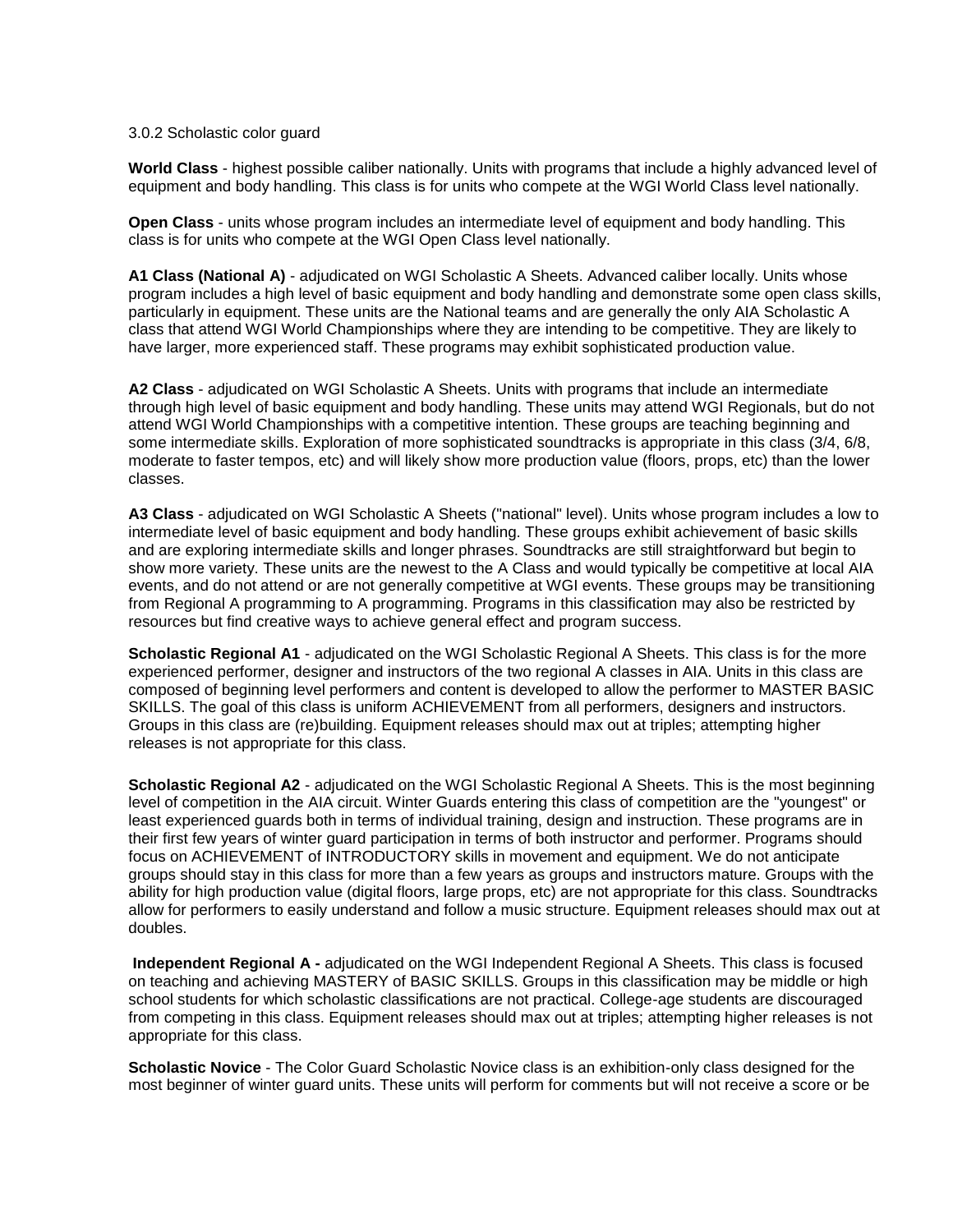placed in competition with other units. Color guards choosing to participate in this class would likely be comprised of most to all first-year performers. They may or may not have an instructor. Designers and instructors would also likely be new to the winter guard activity. Units in this class would have a safe, noncompetitive way to be evaluated and receive feedback and after their performance would be encouraged to watch the competitive portion of the competition as a group for additional learning and growth. This class is not offered at the AIA championships competition, so these units would not be able to participate in championships.

**Middle School Class** - Middle/junior high schools will be adjudicated on the SRA class sheets.

**Elementary School Class** - Elementary schools will be adjudicated on the SRA class sheets.

3.0.3 Independent Percussion

**Marching** - combined elements of percussion musicians and visual performers in motion on the defined contest floor consisting of the following classes:

**World Class** - performers demonstrate a high degree of musical and physical development. They are very experienced and fully trained. Programs are unique and innovative, and these components are important at this level. Some very sophisticated challenges will be placed on the performers.

**Open Class** - still contains a wide range of age and some skill difference. Performers within one ensemble can range from 12 to 22 years of age. There is greater consistency in the range of skills and physical development. Programs are unique. A few individuals will demonstrate a high level of skills. Some advanced challenges will exist.

**A Class** - ensembles use the same criteria as the Scholastic A Class with the exception of the age limit. Here is where the beginning student discovers the joy of performing and realizes the sense of achievement as each skill is learned.

3.0.4 Scholastic Percussion

**Marching** - combined elements of percussion musicians and visual performers in motion on the defined contest floor consisting of the following classes:

**World Class** - is consistently aged 14 through 17 because of the make-up of the high school arena. Often this class will consist of upperclassmen. Unlike the Independent World Class, these performers are rarely over 18 years of age. The ensembles have strongly defined personalities and are highly creative and unique. They explore innovative program concepts. The depth of their training and skills is strong.

**Open Class** - is consistently aged 14 through 17. Unlike Scholastic A Class, these ensembles have discovered a much stronger personality and are not usually similar to one another. The depth of their training and skills are still comparable in many cases, primarily due to the similarity of their age and the similar number of hours put into their development. Their programs are often freshly unique and original.

**A Class** - is consistently aged 14 through 17. Like most high school students, the ensembles show a tendency to be similar to one another. Their choice of equipment, the formatting of their shows and the depth of their training and skills are comparable in many cases.

**Regional A Class** – is consistently aged 14 through 17. This class is designed for less experienced members, staff, and designers. The intent of the class is to teach primary performance skills, and the weight of the sub-captions in the overall score reflects this intent. Performance level is emphasized over production value and sophistication.

**Concert** - concentration on the concert percussive element only in a standstill performance.

**World Class** - The ensembles have strongly defined personalities and are highly creative and unique. They explore innovative program concepts. The depth of their training and skills is strong. Concentration on the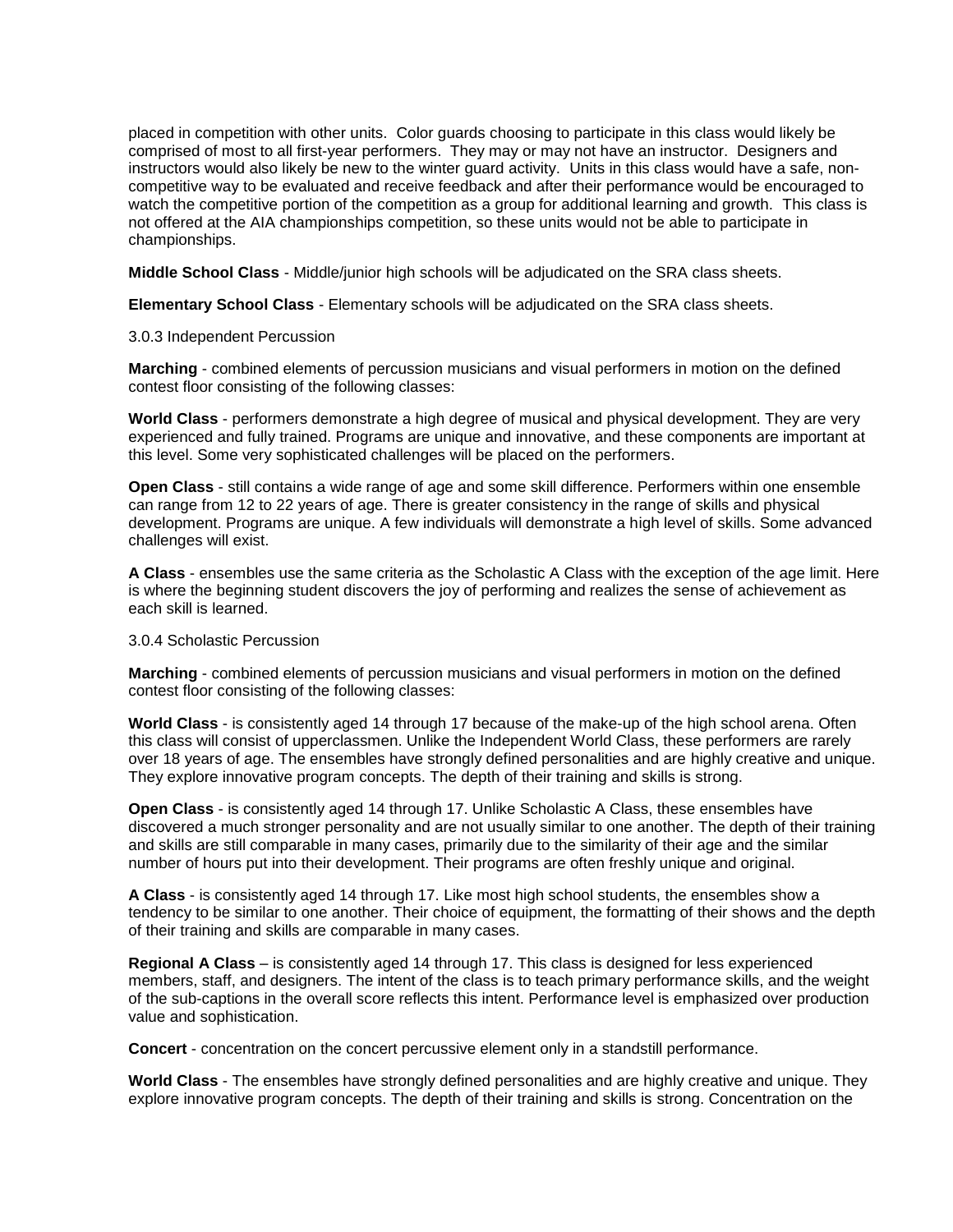concert percussive element only in a standstill performance.

**Open Class** - Unlike the A Class, these ensembles have discovered a much stronger personality and are not usually similar to one another. The depth of their training and skills are still comparable in many cases, primarily due to the similarity of their age and the similar number of hours put into their development. Their programs are often freshly unique and original. Concentration on the concert percussive element only in a standstill performance.

**A Class**- is consistently aged 14 through 17. Like most high school students, the ensembles show a tendency to be similar to one another. Their choice of equipment, the formatting of their shows and the depth of their training and skills are comparable in many cases. Concentration on the concert percussive element only in a standstill performance.

3.0.5 Percussion units competing in WGI events will compete in the same class at AIA contests; except for those percussion units in the Scholastic Regional A class. Since WGI does not offer a Scholastic Regional A class at their events, AIA units competing in Scholastic Regional A class locally may compete in the Scholastic A class at the WGI Regional events.

#### 3.0.6 Independent Winds

**World Class** - performers demonstrate a high degree of musical and physical development. They are very experienced and fully trained and there is no age limit. Programs are unique and innovative, and these components are important at this level. Some very sophisticated challenges will be placed on the performers.

**Open Class** - still contains a wide range of age and some skill difference. Performers within one group can range from 12 to 22+ years of age, as there is no age limit. There is greater consistency in the range of skills and physical development. Programs are unique. A few individuals will demonstrate a high level of skills. Some advanced challenges will exist.

**A Class** - groups use the same criteria as the Scholastic A Class with the exception of no age limit. Here is where the beginning student discovers the joy of performing and realizes the sense of achievement as each skill is learned.

#### 3.0.7 Scholastic Winds

**World Class** - is consistently aged 14 through 17 because of the make-up of the high school arena. Often this class will consist of upperclassmen. Unlike the Independent World Class, these performers are rarely over 18 years of age. Groups have strongly defined personalities and are highly creative and unique. They explore innovative program concepts. The depth of their training and skills is strong.

**Open Class** - is consistently aged 14 through 18. Unlike Scholastic A Class, these groups have discovered a much stronger personality and are not usually similar to one another. The depth of their training and skills are still comparable in many cases, primarily due to the similarity of their age and the similar number of hours put into their development. Their programs are often freshly unique and original.

**A Class** - is consistently aged 14 through 18. Like most high school students, the groups show a tendency to be similar to one another. The formatting of their shows and the depth of their training and skills are comparable in many cases.

3.1 Scholastic Classes - All students residing within a school district may compete with a scholastic color guard or percussion ensemble as long as the principal of the sponsoring school approves their participation. Students may not leave an active program at their home school to participate with another school's program within the same district.

3.2 All color guard units who win their respective class at AIA Championships will automatically be promoted to the next higher class for the next competitive indoor season. These classes will include Scholastic Regional A2, Scholastic Regional A1, Scholastic A3, and Scholastic A2. All remaining finalists from these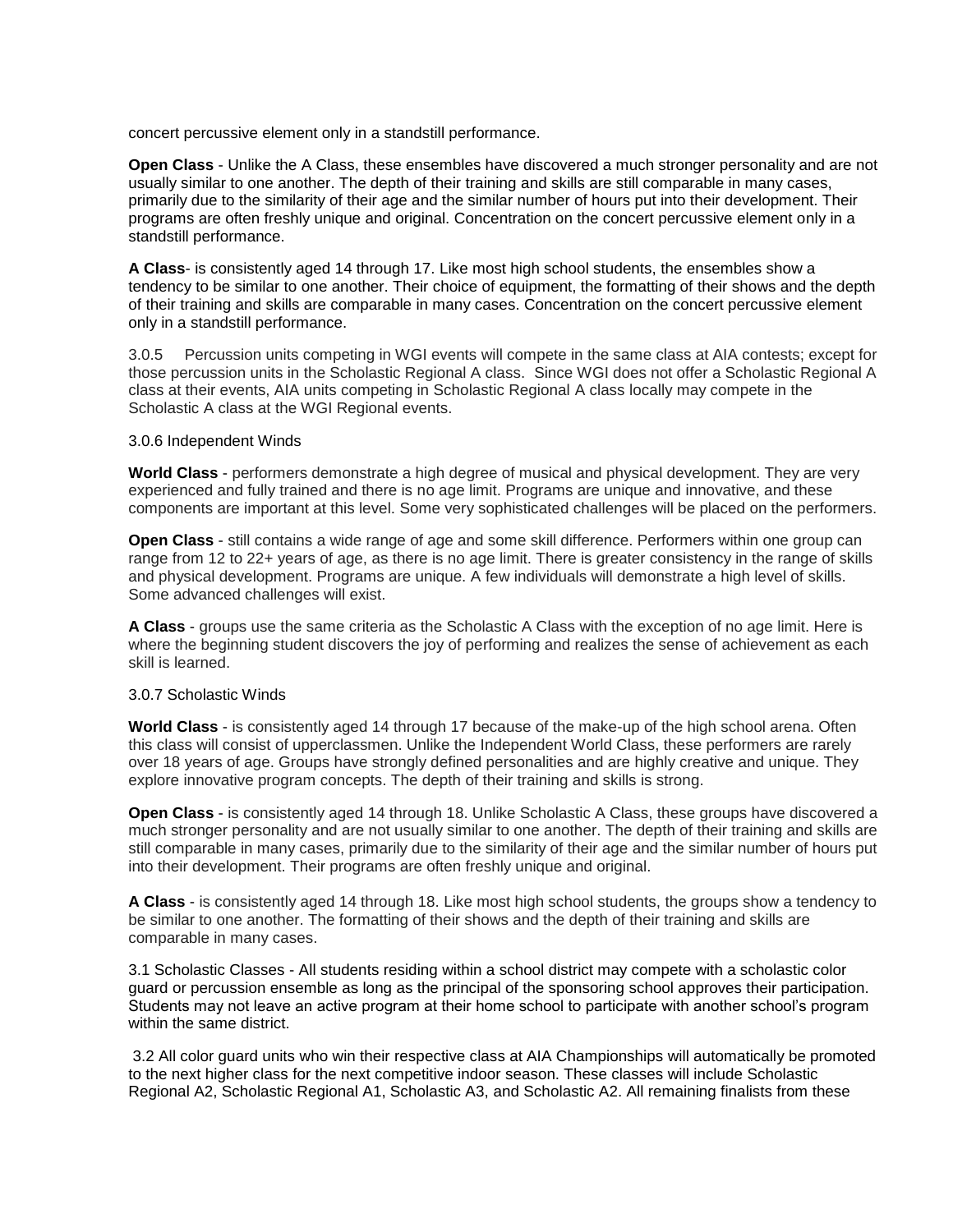classes will be reviewed by the AIA Chief Judges and they will determine which groups, if any, are deserving of being promoted for the next competitive season. The director(s) of any group that is to be promoted shall be notified directly no later than May 31st of that same year. Upon this notification, each director shall also receive a letter or outline explaining the qualifications for the promotion. If the director feels the promotion is truly unwarranted for valid and supported reasons, they may appeal with a declaration stating all reasons a promotion is not warranted. This appeal must be submitted by no later than July 1st. The AIA Chief Judges will then have 30 days to review the appeal and respond accordingly.

3.3 Those units who wish to move down in classification after a unit's first competition must petition the EBOD and show legitimate reason for moving down.

# **4.0 AIA Championships**

4.1 All units must compete in **two** AIA-Sanctioned contests to qualify for AIA championships.

4.1.1 Color guard units (except middle school classes) must compete in at least one AIA sanctioned CONTEST or WGI Regional Event hosted by an AIA member by "color guard coming out date" which is the fourth competitive week of the season. They must have competed in TWO (2) contests by the end of the promotion period. If a contest in which a unit is registered is cancelled it will count as one of their required contests.

4.1.2 Percussion and Wind units must compete in an AIA-sanctioned contest or WGI regional even hosted by an AIA member unit no later than the last weekend in February, weather permitting, to be eligible for AIA championships. If a contest in which a unit is registered is cancelled it will count as one of their required contests.

4.2 Championships will be held in a format, time, and location with logistics to be determined on a yearly basis by the EBOD.

4.3 The AIA Championships committee should consist of a member of the AIA EBOD and eligible representatives of the AIA general membership. Membership should include members in good standing and represent all classes and regions of the circuit.

4.4 Performance order for Championships will be determined by a single, randomized draw of ALL units in each region and then sorted by class. This order will hold in the event of promotions following the draw. Any units added after the draw will be placed at the beginning of their class.

# **5.0 Reclassification and Promotion**

### **Color Guard**

5.0 The AIA Classification strategy has one main goal: "Provide a consistent and fair grouping of units achieving at a similar level while encouraging their development". This goal will be met by doing the following:

a. Provide unit management and staff with clear descriptions of the qualities of performing ensembles in each class.

- b. Provide incentives for performing ensembles to move in to the higher levels of classification.
- c. Provide mechanisms for the circuit to ensure consistent and fair groupings.
- d. Provide an appeal process for performing ensembles that feel they are unfairly classed.

5.1 At a color guard unit's first AIA performance of each season, if the judging panel determines that the color guard unit is to be moved into a higher class, it will be considered a reclassification.

5.2 Reclassifications to a higher class of competition will occur following review by the chief judge at each local contest on the basis of raw score, caption scores, and competitive parity. The chief judge at a contest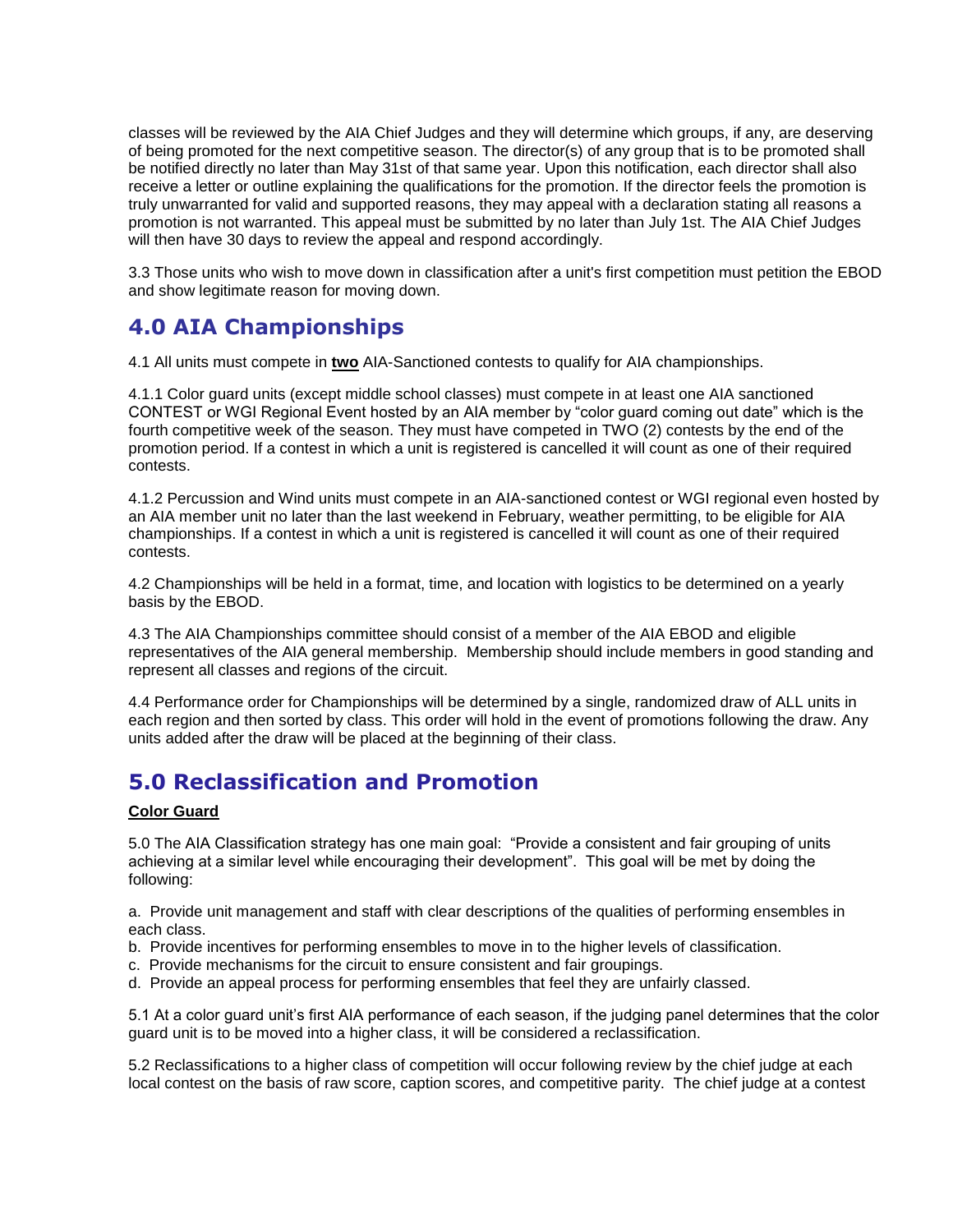will review scores in each class and compare with previous scores and performance day context. The chief judge may confer with local judges, judges from a previous contest or both. Scores, in addition to comparative placement and judge's analysis at WGI Regionals, may be used in recommending a reclassification. The ultimate power of decision lies solely with the EBOD and the Color Guard Judges Coordinator.

5.2.1 Color guard units may be reclassified or promoted through the first 7 weekends of the AIA competition season.

5.3 Units reclassified to a higher classification will be recognized at the earliest possible date; either the same day or the next competition date. Medals will not be awarded.

5.4 Any unit in disagreement with its reclassification must petition the Executive Board within one week for reconsideration of the decision. The unit must provide a videotape of the performance in question. The Executive Board will conduct a conference call with the unit director, two Executive Board Members and two representatives of the judging association (one of which must have been a judge at the contest that caused reclassification).

### **Percussion**

5.5 Percussion units competing in the WGI circuit, must compete under the same classification at AIA contests. For example, if you compete in PSO at a WGI Regional, you must register and compete in the PSO class for an AIA contest and not in the PSA class.

5.6 Percussion units may be moved into a higher class at any time during the season, including championships. This will be considered a reclassification.

5.7 Percussion units recommended for reclassification will be notified during critique and the review process will begin. Units who do not attend critique will be contacted by the Percussion Coordinator. The review process will consist of a consultation between of the judging panel and the Percussion Judging Coordinator. The Percussion Judging Coordinator will notify the EBOD when the decision is made.

5.8 The Percussion Coordinator will contact the unit by phone with the final decision within one week of initial notification. This decision then effects the unit's classification for the unit's subsequent competitions after notification.

5.9 Any unit in disagreement with its reclassification must petition the Executive Board within one week for reconsideration of the decision. The unit must provide a videotape of the performance in question. The Executive Board will conduct a conference call with the unit director, two Executive Board Members and two representatives of the judging association (one of which must have been a judge at the contest that caused reclassification).

5.10 Winds reclassification procedures will be developed and addressed as the participation in this class grows.

### **6.0 Code of Conduct and Responsibility**

6.1 AIA discourages independent units from utilizing high school students who were previously enrolled in an active high school program and have not yet graduated. AIA also discourages independent units from utilizing performers who have outstanding monies owed to a previous unit.

6.2 Conduct of a member unit, its staff and personnel must be above reproach at all times. Violation of the same will result in review and investigation by the EBOD. Consequences for violation of this section may range from written reprimand to suspension from a given contest to suspension of the unit from AIA, without monetary reparations. In all cases, the unit's administration will be notified of the action. Repeat violators will be referred to the EBOD for action.

6.3 It is understood by management of the member units that they will take full responsibility for any damage